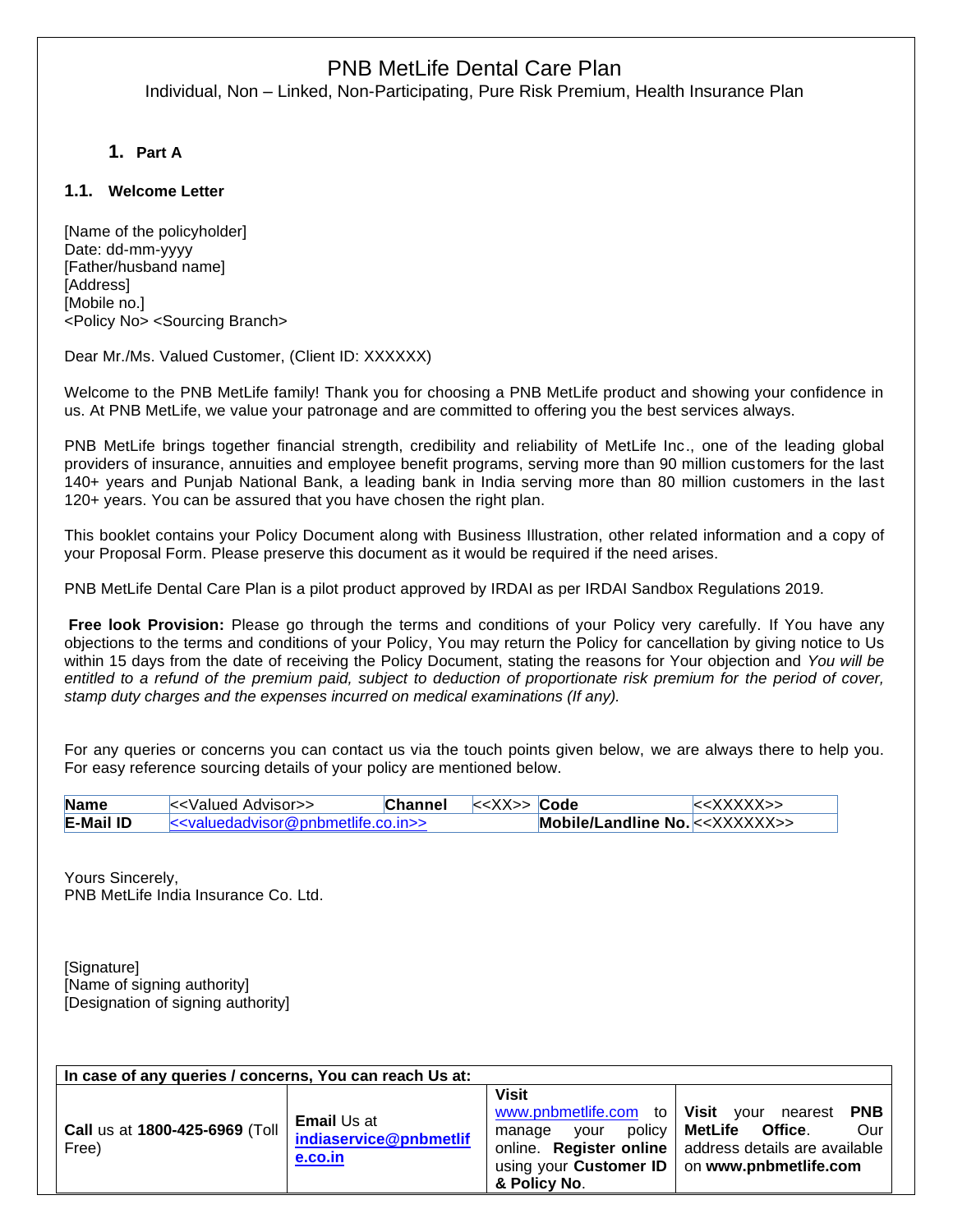Individual, Non – Linked, Non-Participating, Pure Risk Premium, Health Insurance Plan

### **1.2. Policy Preamble**

### **PNB MetLife Dental Care Plan An Individual, Non-linked, Non-Participating, Pure Risk Premium, Health Insurance Plan**

This is a contract of insurance between You and PNB MetLife India Insurance Company Limited. This contract of insurance has been issued by us on receipt of the premium and is based on the details in the proposal together with the other information, documentation and declarations received from you for effecting a Health Insurance contract with You. The person assured ("Insured Person") is named in the Schedule below.

This policy provides fixed benefits when the Insured Person undergoes the Dental Care Procedures as specified in Part C of this policy document, subject to the terms and conditions of the Policy stated herein.

Signed by and on behalf of PNB MetLife India Insurance Company Limited

[Signature] [Name of signing authority] [Designation of signing authority]

### **1.3. Policy Schedule**

| Name of the Plan          | <b>PNB MetLife Dental Care Plan</b>                                                 |
|---------------------------|-------------------------------------------------------------------------------------|
| <b>Nature of the Plan</b> | Individual, Non-linked, Non-Participating, Pure Risk Premium, Health Insurance Plan |
| <b>UIN</b>                | IRDAI Sandbox Registration Number - 395                                             |

| <b>Proposal</b> | . .<br>Policv | Date of      | <b>Issuing</b> |  |
|-----------------|---------------|--------------|----------------|--|
| <b>Number</b>   | number        | <b>Issue</b> | office         |  |

### **1. Details of the Policyholder and Insured Person**

| Name of Policyholder                         | Gender            | Date of Birth |
|----------------------------------------------|-------------------|---------------|
| Name<br>0f<br>Insured<br>Person              | Gender            | Date of Birth |
| Address<br>οf<br>Policyholder                |                   |               |
| <b>Telephone Number</b>                      |                   |               |
| Mobile Number                                |                   |               |
| Address<br>0f<br>Insured<br>Person           |                   |               |
| Age admitted of the<br><b>Insured Person</b> | <yes no=""></yes> |               |

### **2. Policy Details**

| <b>Base Plan</b>                                    | <b>PNB MetLife Dental Care</b>           |                        |                                   |  |  |
|-----------------------------------------------------|------------------------------------------|------------------------|-----------------------------------|--|--|
| <b>Policy Term</b>                                  | Six months                               |                        |                                   |  |  |
| <b>Policy</b><br><b>Commencement</b><br><b>Date</b> | < <dd-mm-yyyy>&gt;</dd-mm-yyyy>          | <b>Policy Currency</b> | $<$ INR>>                         |  |  |
| Policy coverage period                              | From $00:00$ hrs of $<<$ DD-MM-YYYY $>>$ |                        | To 23:59 hrs of $<<$ DD-MM-YYYY>> |  |  |
| Total Sum Insured   Premium Payment                 | <b>Premium</b>                           | Goods &                | <b>Premium Amount</b>             |  |  |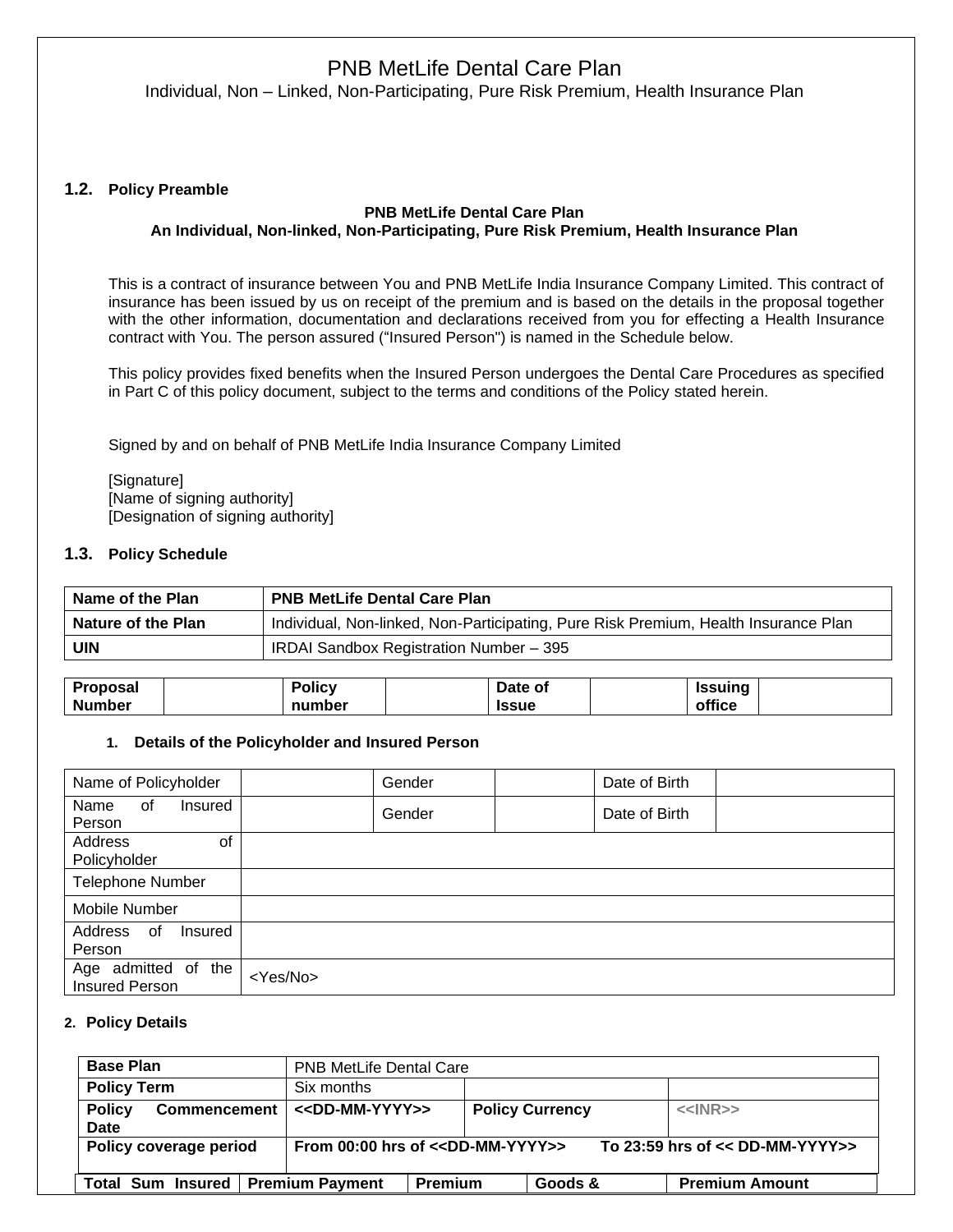Individual, Non – Linked, Non-Participating, Pure Risk Premium, Health Insurance Plan

| (Rs.)     | <b>Mode</b> | Amount<br>excluding<br>GST (Rs.) | <b>Services Tax</b><br>$(Rs.)$ * | including GST (Rs) |
|-----------|-------------|----------------------------------|----------------------------------|--------------------|
| Rs.50,000 | Single      |                                  |                                  |                    |

|                    | <b>Benefits: Covered Procedures / Conditions</b> | <b>Frequency during Policy Term</b>                 | Sum Insured*           |
|--------------------|--------------------------------------------------|-----------------------------------------------------|------------------------|
| Visits and         | 1. Emergency Pallative Treatments                | No limits <sup>&amp;</sup>                          | Rs.570/- per visit     |
| Cleaning           | 2. Oral consultation to Dentist                  | One time only                                       | Rs.350/- per           |
|                    | 3. Regular teeth cleaning                        | One time only                                       | consultation           |
|                    |                                                  |                                                     | Rs.1300/- for cleaning |
| X-Ray              | <b>Dental Radiology Benefits</b>                 |                                                     |                        |
|                    | 4. Bitewings or intraoral                        | 2 Bitewings OR                                      |                        |
|                    | 5. Complete series (bitewing)                    | 1 Complete Series OR                                | Rs. 1500/-             |
|                    | 6. Panoramic x-ray                               | 1 Panoramic x-ray                                   |                        |
| Fillings           | 7.Amalgam fillings or                            |                                                     | Rs.500/- per tooth     |
|                    |                                                  | No limits <sup>&amp;</sup> , provided the mentioned |                        |
|                    |                                                  | fillings have been selected by the                  |                        |
|                    | 8. Resin/ Composite-based fillings               | customer as selected in the claim                   | Rs.1500/- per tooth    |
|                    | 9. Glass Ionomer Filling                         | form.                                               |                        |
| <b>Extractions</b> | 10. Simple extraction (non-surgical)             | No limits <sup>&amp;</sup>                          | Rs.500/- per tooth     |
|                    | erupted tooth or exposed tooth                   |                                                     |                        |
|                    | 11. Complicated extraction (non-                 |                                                     |                        |
|                    | surgical) tooth or root, partially               | No limits <sup>&amp;</sup>                          | Rs. 1500/- per tooth   |
|                    | bony                                             |                                                     |                        |
| Complex            | Surgical removal of impacted,                    | No limits <sup>&amp;</sup>                          | Rs. 4000/- per tooth   |
| treatment          | completely bony teeth                            |                                                     |                        |
| Root               | Treatment of the pulp cavity lying               | No limits <sup>&amp;</sup>                          | Rs. 2500/- per tooth   |
| Canal              | in the root of a tooth                           |                                                     |                        |
|                    | *Excluding final restoration                     |                                                     |                        |
| Accident           | Dental Injury                                    | One time only                                       | Rs. 7500/-             |
| related            |                                                  |                                                     |                        |
| treatments         |                                                  |                                                     |                        |

<sup>&</sup> The limits shall be subject to availability of Sum Insured for that Benefit and availability of the Total Sum Assured.

**\* Goods and Services Tax** at prevailing rates. You will be responsible to pay any new or additional tax/levy or any changed amount of tax/ cess being made applicable/ imposed on the premium(s) by any competent authority.

## **3. Details of Agent/Intermediary**

| Name                        |  |
|-----------------------------|--|
| License/Registration number |  |
| Phone number                |  |
| Address                     |  |
| Email address               |  |

| <b>Special</b> | provisions/options | .<br>(It |  |
|----------------|--------------------|----------|--|
| anv)           |                    |          |  |

## **4. Nominee details**

| Name(s) of the Nominee                   | Age           | Relationship with   Percentage<br><b>Insured Person</b> |               |
|------------------------------------------|---------------|---------------------------------------------------------|---------------|
| 1) < <name nominee="" off="">&gt;</name> | < <x>&gt;</x> | < <relation>&gt;</relation>                             | $\le$ 100% >> |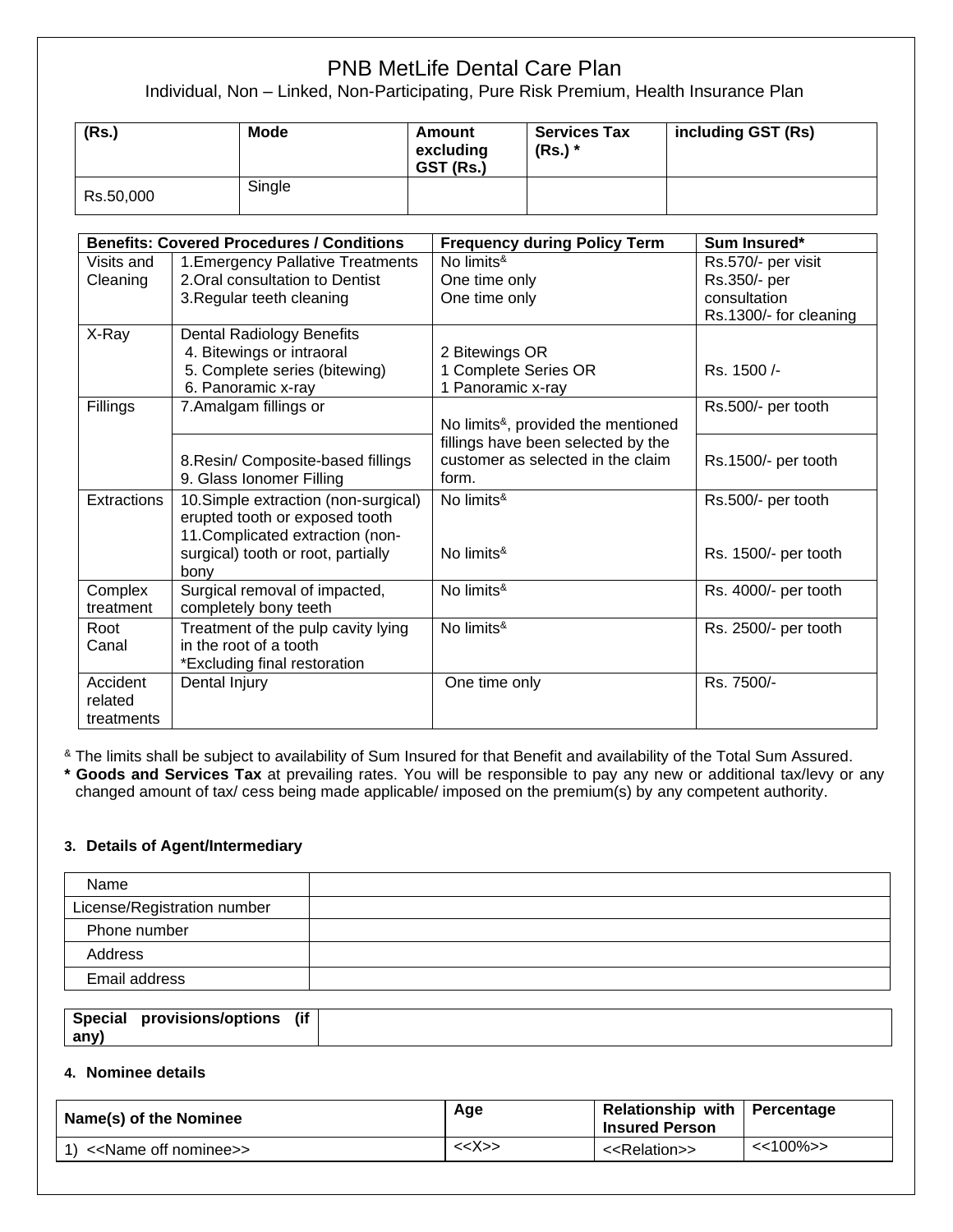Individual, Non – Linked, Non-Participating, Pure Risk Premium, Health Insurance Plan

## **5. Appointee details (Only in case Nominee is less than 18 years of Age)**

| Appointee name                          | with<br>Relationship<br><b>Nominee</b> | Age               |
|-----------------------------------------|----------------------------------------|-------------------|
| < <name appointee="" off="">&gt;</name> | < <relation>&gt;</relation>            | < <age>&gt;</age> |

## **6. E-Policy document**

Your soft copy of policy document is available in the customer portal. You can access through [www.pnbmetlife.com](http://www.pnbmetlife.com/) > **Customer login** > **Provide user ID and password** (for existing customer), else click **New User** (for new customer).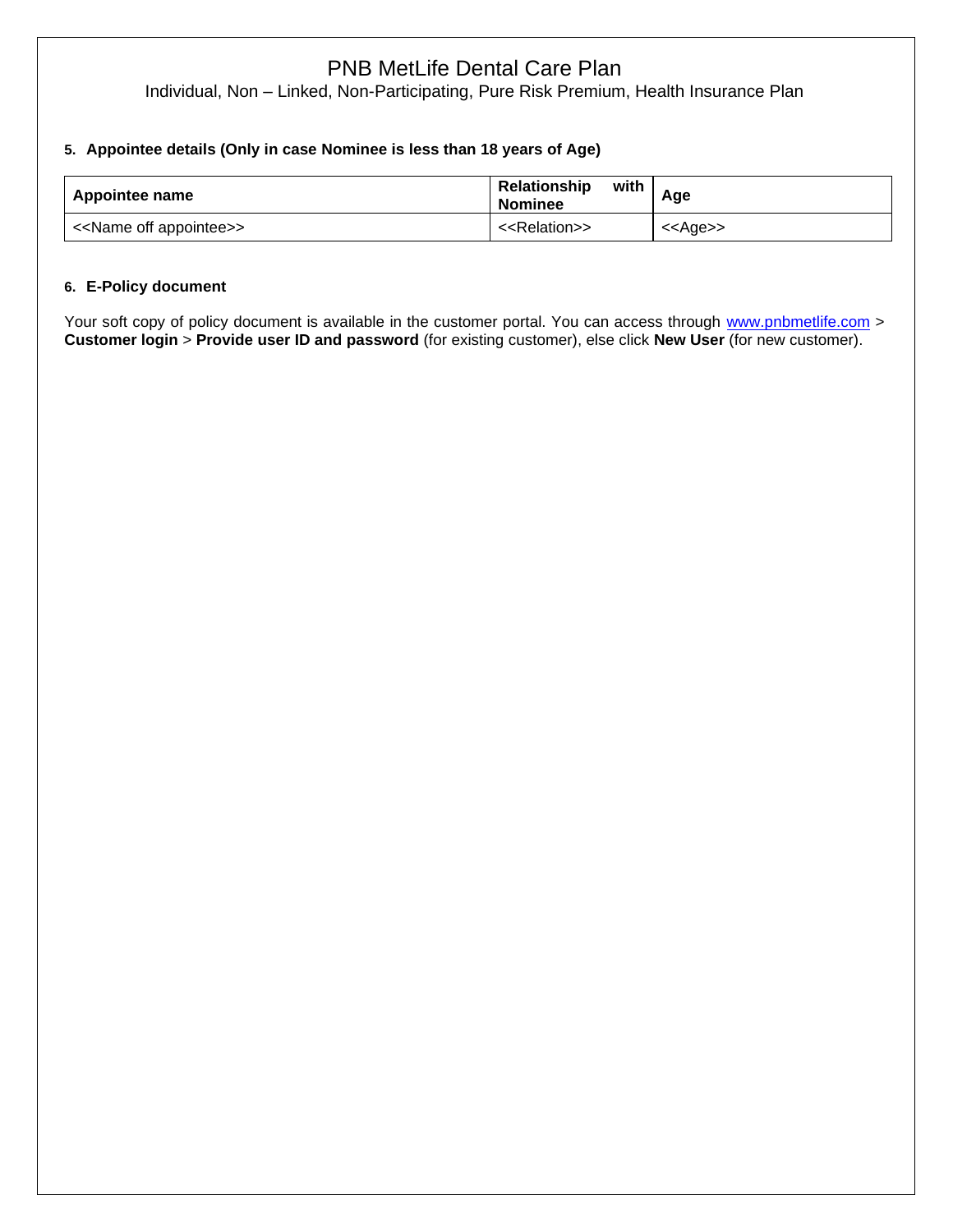Individual, Non – Linked, Non-Participating, Pure Risk Premium, Health Insurance Plan

# **2. Part B**

## **2.1. Definitions Applicable to Your Policy**

The words or terms below that appear in this **Policy** in initial capitals and **bold** type will have the specific meaning given to them below. These defined words or terms will, where appropriate to the context, be read so that the singular includes the plural, and the masculine includes the feminine.

- **1. "Accident"** is a sudden, unforeseen and involuntary event caused by external, visible and violent means.
- **2. Age"** means age as on the last birthday; i.e. the age of the Insured Person in completed years as on the Policy Commencement Date and is as specified in the Schedule**.**
- **3. "Appointee"** means the person named in the Schedule to receive payment under this Policy, if the Nominee is a minor at the time payment becomes due under this Policy.
- **4. "Amalgam Fillings"** means a dental filling material that is a silver/mercury mixture used to fill cavities caused by tooth decay.
- **5. "Bitewing x-rays"** means the x-ray that shows details of the Upper and lower teeth in one area of the mouth. X-ray shows a tooth from its crown (the exposed surface) to the level of the supporting bone.
- **6. "Cashless Facility"** means a facility extended by the insurer to the insured where the payments, of the costs of treatment undergone by the insured in accordance with the policy terms and conditions, are directly paid to the Network Service Provider / Dentist by the insurer to the extent pre-authorization is approved.
- **7. "Claim"** means a demand made in accordance with the terms and conditions of the Policy for payment of the specified Benefits in respect of the Insured Person"
- **8. "Claimant"** means either the Insured Person or the Policyholder as the case may be.
- **9. "Company/Us/We/Our"** means PNB MetLife India Insurance Co. Ltd
- **10. "Complicated Extraction"** means anesthetic given, after numbness sets in, dentists perform the extraction but has difficulty in removing the tooth**.**
- **11. "Complete Series"** means a survey of whole mouth consisting of 14-22 periapical and posterior bitewing images.
- **12. "Condition Precedent"** means a policy term or condition upon which the Insurer's liability under the policy is conditional upon
- **13. "Dental Treatment"** means a treatment related to teeth or structures supporting teeth including examinations, fillings (where appropriate), crowns, extractions and surgery.
- **14. "Dentist"** is a person who holds a valid registration from Dental Council of India set up by the Government of India or a State Government and is thereby entitled to practice dentistry within its jurisdiction; and is acting within the scope and jurisdiction of license.
- **15.** "**Diagnosis"** means a pathological conclusion drawn by a registered Medical Practitioner, supported by acceptable clinical, radiological, histological, histo-pathological and laboratory evidence wherever applicable.
- **16. "Emergency Palliative Treatment"** means temporary or palliative treatment that aims to relieve patient's discomfort until a more permanent treatment can be done.
- **17. Free Look Period**" means the period of 15 days' time from the date of receipt of the Policy Document by You for raising any disagreement with the terms and conditions of the policy and request for cancellation and refund of the premium. Refund of the premium shall be subject to a deduction of a proportionate risk premium for the period of cover and expenses incurred by Us on medical examination of the proposer, if applicable and stamp duty charges.
- **18. "Glass Ionometer Filling" is** a flexible paste, that is used to form a tight seal between the internal tooth and surrounding environment. Glass ionomers is a translucent, tooth-colored material made of a mixture of acrylic acids and fine glass powders that is used to fill cavities, particularly those on the root surfaces of teeth
- **19. "Injury"** means accidental physical bodily harm excluding illness or disease solely and directly caused by external, violent, visible and evident means which is verified and certified by a Medical Practitioner.
- **20. "Insured Person"** means the person named in the Schedule who is covered under this Policy and in respect of whom the appropriate premium has been received.
- **21. "IRDAI"** means the Insurance Regulatory and Development Authority of India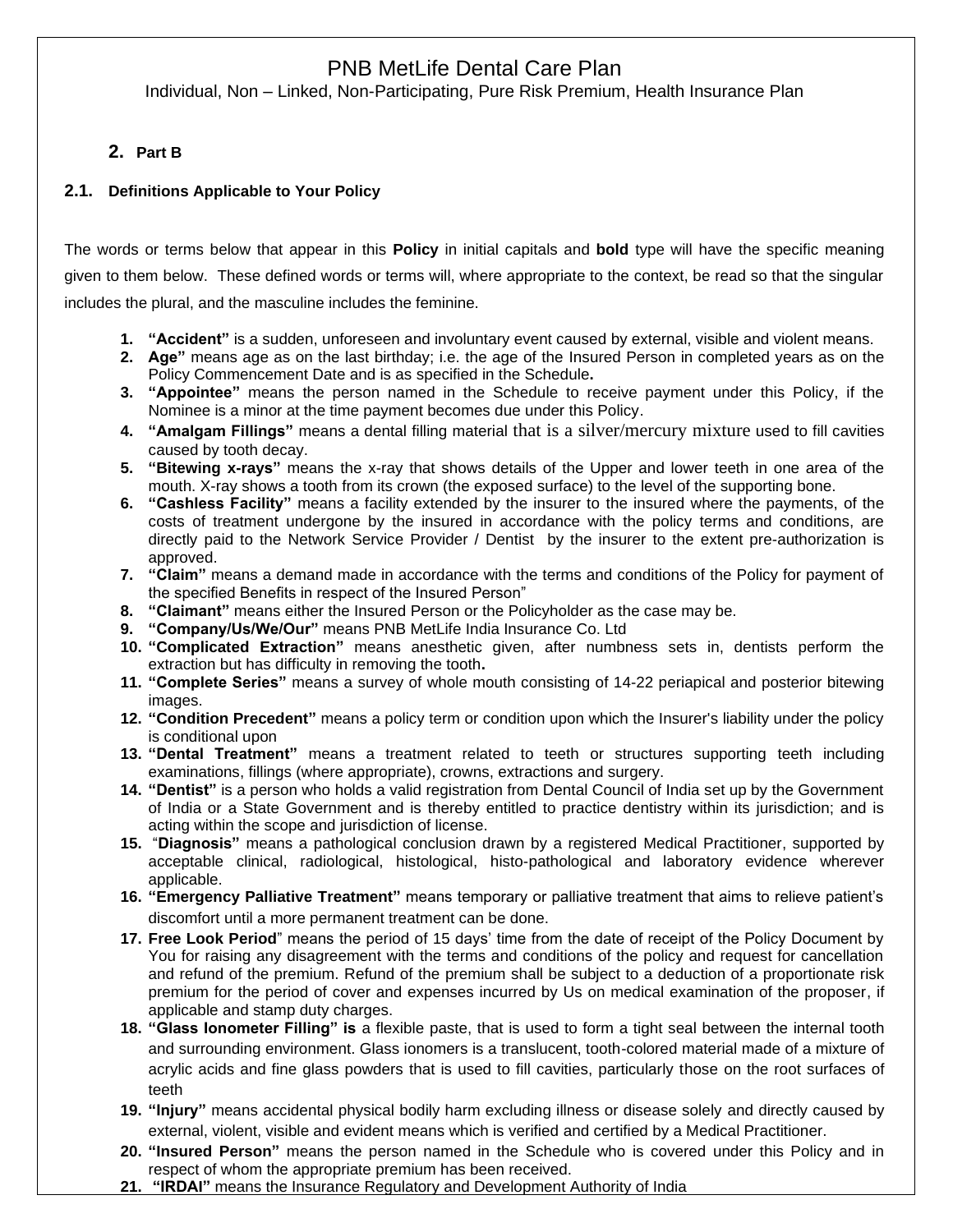- **22. "Medical Advice"** means any consultation or advice from a Medical Practitioner including the issuance of any prescription or follow-up prescription.
- **23.** "**Medical Practitioner**" means a person who holds a valid registration from the Medical Council of any State or Medical Council of India or Council for Indian Medicine or for Homeopathy set up by the Government of India or a State Government and is thereby entitled to practice medicine within its jurisdiction; and is acting within its scope and jurisdiction of license. For the purpose of this Policy, Medical Practitioner will include a Dentist.
- **24. "Network Service Provider"** means Dentist(s) enlisted by the Company, TPA or jointly by the Company and TPA to provide Dental Treatment services to the Insured Person by Cashless Facility.
- **25. "Nominee"** means the person or persons named in the Schedule to receive the benefits payable under this Policy if the Insured Person is deceased. For the purpose of avoidance of doubt it is clarified that if the Nominee is a minor on the date when payment becomes due under the Policy, payment shall be made to the Appointee named in the Schedule.
- **26. OPD treatment"** means the one in which the Insured visits a clinic / hospital or associated facility like consultation room for diagnosis and treatment based on the advice of a Medical Practitioner.
- **27. "Policy Term"** means the entire term of the Policy as specified in the Schedule.
- **28. "Premium**" means the amount to be paid by You to keep the Policy is in force and avail benefits under this Policy subject to the terms and conditions, and is the amount specified in the Schedule.
- **29. "Policy" or "Policy Document"** means this PNB MetLife Dental Care Plan, which is the evidence of the contract between PNB MetLife India Insurance Co. Ltd and You.
- **30. "Policyholder/ Proposer/You"** means the person specified as such in the Schedule or such other person, who may become the holder of this Policy in respect of the terms and conditions of this contract or by virtue of operation of law. In the event the Proposer is different from the Insured Person, then the Proposer shall be the Policyholder.
- **31. "Pre-Existing Disease (PED)** means any condition, ailment, injury or disease
	- a) That is/are diagnosed by a physician within 12months prior to the effective date of the policy issued by the insurer or its reinstatement or
	- b) For which medical advice or treatment was recommended by, or received from, a physician within 12 months prior to the effective date of the policy issued by the insurer or its reinstatement.
- **32. "Panoramic X-ray"** means a two-dimensional dental x-ray examination that captures the entire mouth in a single image, including the teeth, upper and lower jaws, surrounding structures and tissues.
- **33. "Root Canal"** refers to part of the pulp cavity lying in the root of a tooth.
- **34. "Resin Fillings"** means a dental material used for treatment of cavity.
- **35. "Sum Insured"** means the maximum, total and cumulative amount payable by Us under a Benefit as specified in the Schedule in respect of the Insured Person, subject always to the availability of the Total Sum Insured.
- **36. "Schedule" means** the attached Schedule that provides Your Policy Benefits, the terms of the contract and details provided by You, along with all its annexes, issued by Us for this Policy. The Schedule also includes any amendments to the attached Schedule which may be issued from time to time.
- **37. "Simple Extraction"** means anesthetic given, after numbness set in, dentist extracts the tooth without any complications.
- **38. "Total Sum Insured"** means the amount specified in the Schedule which is Our maximum, total and cumulative liability for any and all claims arising in respect of the Insured Person under any and all Benefits during the Policy Term.
- **39. "You/Your"** means the Policyholder named in the Schedule.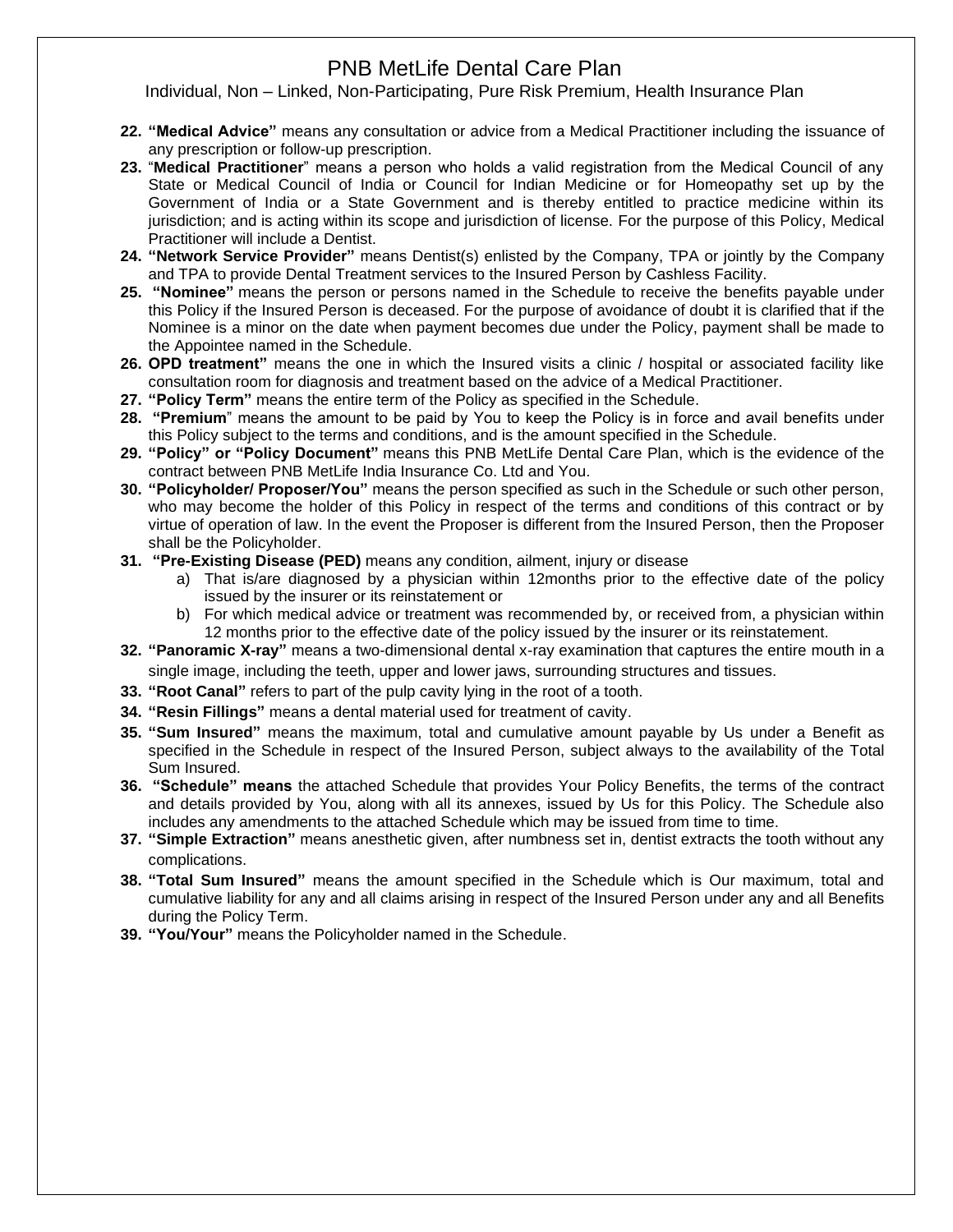Individual, Non – Linked, Non-Participating, Pure Risk Premium, Health Insurance Plan

## **3. Part C**

I

### **Policy Features, Benefits & Premium Payment Conditions**

## **3.1 Policy Benefits**

Benefits under this Policy are payable subject to the terms, conditions, waiting periods and exclusions of this Policy. The Sum Insured and/or the sub-limit that is applicable for each Benefit is specified against that Benefit in the Schedule. Payment of Benefits under this Policy shall be subject to the availability of the Sum Insured for that Benefit and subject always to the availability of the Total Sum Insured.

We shall cover the following listed Dental Treatments, procedures and conditions as specified in the Schedule, for the Insured Person during the Policy Term at Our Network Service Providers listed on Our Website.

| <b>Benefits: Covered procedures / Conditions</b> |                                                                            |  |  |  |
|--------------------------------------------------|----------------------------------------------------------------------------|--|--|--|
| Visits and Cleaning                              | 1. Emergency pallative treatments                                          |  |  |  |
|                                                  | 2. Oral consultation to Dentist                                            |  |  |  |
|                                                  | 3. Regular teeth cleaning                                                  |  |  |  |
| X-Ray                                            | <b>Dental Radiology Benefits</b>                                           |  |  |  |
|                                                  | 4. Bitewings or intraoral                                                  |  |  |  |
|                                                  | 5. Complete series (bitewing)                                              |  |  |  |
|                                                  | 6. Panoramic x-ray                                                         |  |  |  |
| Fillings                                         | 7. Amalgam fillings or                                                     |  |  |  |
|                                                  |                                                                            |  |  |  |
|                                                  |                                                                            |  |  |  |
|                                                  | 8. Resin/ Composite-based fillings                                         |  |  |  |
|                                                  | 9. Glass Ionomer Filling                                                   |  |  |  |
| Extractions                                      | 10. Simple extraction (non-surgical) erupted tooth or exposed tooth        |  |  |  |
|                                                  | 11. Complicated extraction (non-surgical) tooth or root, partially bony    |  |  |  |
| Complex treatment                                | Surgical removal of impacted, completely bony teeth                        |  |  |  |
|                                                  |                                                                            |  |  |  |
| Root Canal                                       | Treatment of the pulp cavity lying in the root of a tooth                  |  |  |  |
|                                                  | *Excluding final restoration                                               |  |  |  |
| Accidental related treatments                    | Lump sum benefit for dental Injury arising from external trauma, excluding |  |  |  |
|                                                  | those arising from disease or illness                                      |  |  |  |
|                                                  |                                                                            |  |  |  |

## **3.1.1 Special Conditions applicable to the Benefits:**

- 1. The services listed in Section 3.1 above shall be arranged by Us only on a Cashless Facility basis at Our Network Service Providers, in accordance with the Claim Procedure detailed under Part D of this Policy. Appointments to avail the services listed above may be scheduled through Mobile Application / Customer Portal or by emailing Us at [dentalclaims@pnbmetlife.com.](mailto:dentalclaims@pnbmetlife.com) Confirmation request of the treatment and time of Your appointment shall be notified to You.
- 2. Benefits claimed outside Our Network Service Providers shall be admissible only if availed by the Insured Person in the event of an emergency or for treatments arising directly from an Accident. In such cases, We will reimburse You in accordance with the Claim Procedure detailed under Part D of this Policy.
- 3. Welcome letter will be sent to You on your registered email id provided to Us which shall consist information on downloading Mobile Application/ login to customer portal which is required for scheduling appointment.
- 4. We do not assume any liability towards any loss or damage arising out of or in relation to any opinion, actual or alleged errors, omissions and representations made by the Network Service Providers in relation to the services availed under this Policy.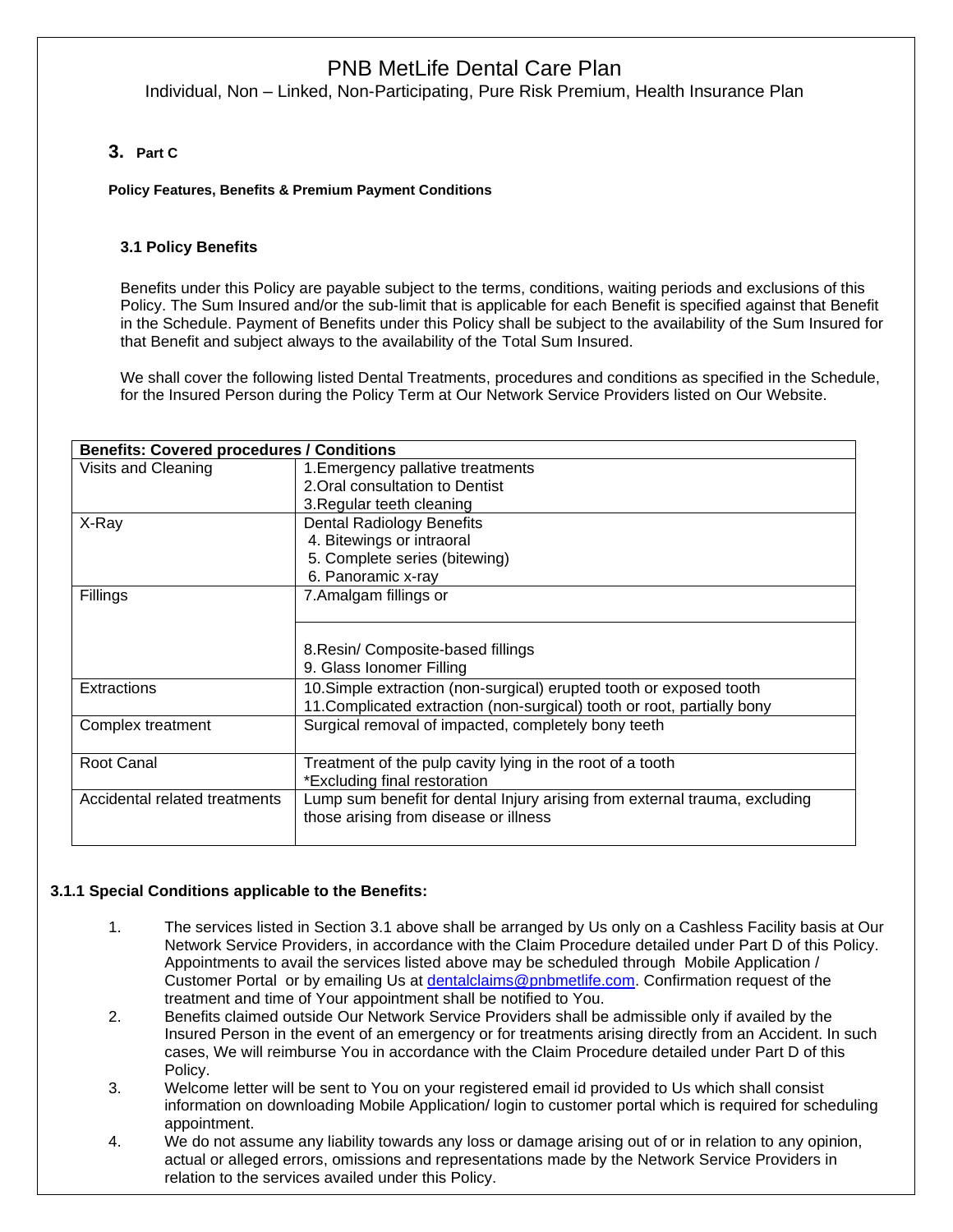Individual, Non – Linked, Non-Participating, Pure Risk Premium, Health Insurance Plan

5. The services are provided through Network Service Providers in select cities for select treatment procedures only. Please contact Us or refer to Our website for updated list of cities where these services are provided.

## **3.1.2 Waiting Period:**

We shall not be liable to cover any expenses or claims related to any Dental Treatments, procedures or conditions which are undertaken by the Insured Person during the first 24 days of the Policy Term unless such claim arises solely and directly due to an Accident and is covered per the Schedule.

## **3.1.3 Exclusions:**

No Benefits shall be payable if the Dental Treatment, procedures or condition is caused or aggravated directly or indirectly, wholly or partly by any one of the following:

- 1. Deliberate self-inflicted Injury or act of self-destruction;
- 2. Any Pre-existing Disease;
- 3. Any diagnostic expenses which are not related or not incidental to the current diagnosis and treatments;
- 4. Any cosmetic procedures with focus on improving appearance of the teeth, gums and/or bite or dental aesthetics in color, shape, size, alignment and overall smile;
- 5. Any charge related to dentures, implants, artificial teeth and not specifically covered/provided under Part C of this Policy.
- 6. Delay in treatment in order to circumvent the waiting period or other conditions specified in this Policy.
- 7. Treatment taken from anyone who is not a Medical Practitioner or from a Medical Practitioner practicing outside the discipline for which he is licensed
- 8. Self-medication
- 9. Any Dental Treatment or procedure taken from other than Our Network Service Providers except to the extent admitted by Us in accordance with Claim Procedure under Part D of this Policy.
- 10. If the Insured Person indulges or engages in any activities prohibited by law.

# **3.2 Payment of Premium**

This Policy is available only with Single Premium Payment Mode.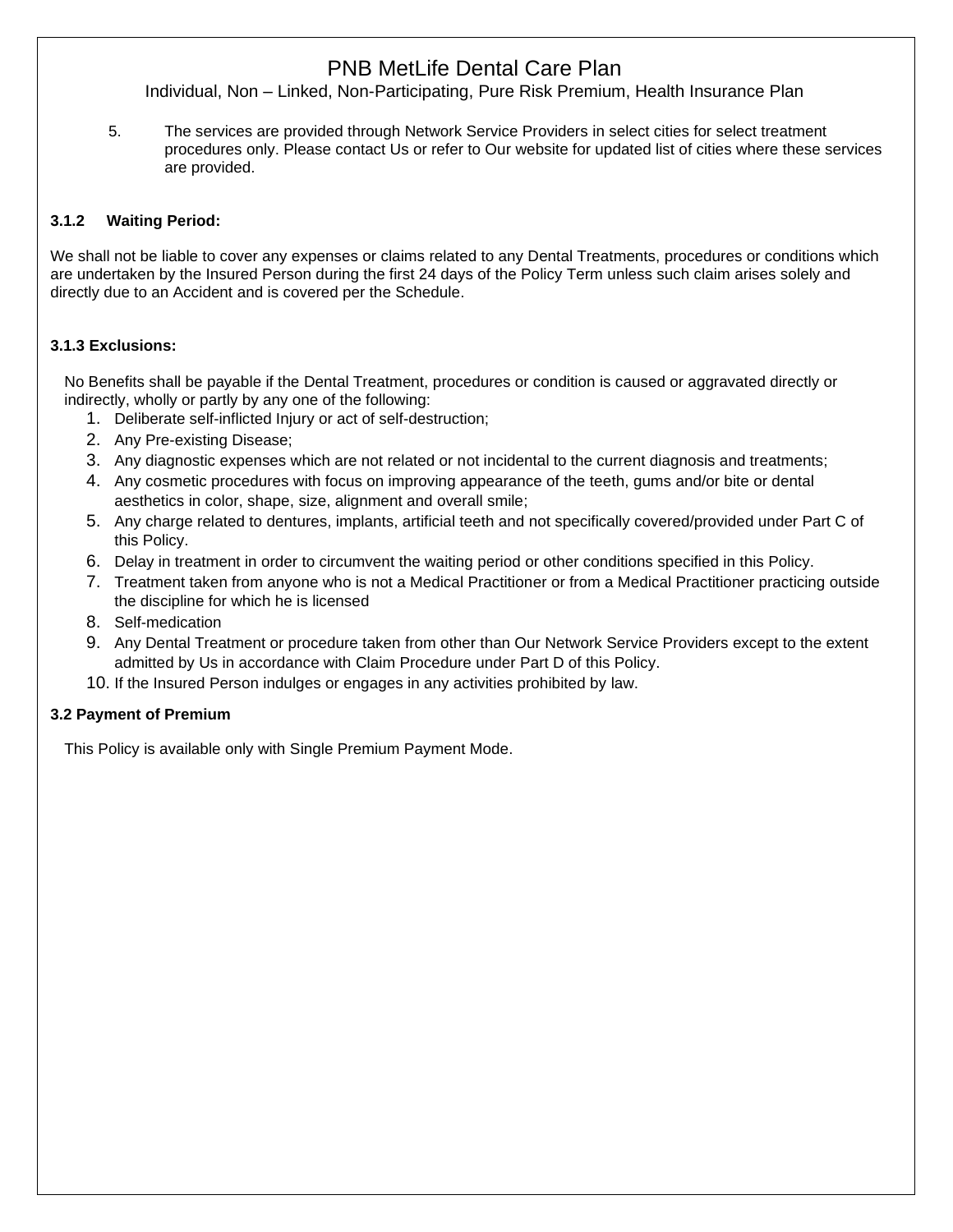Individual, Non – Linked, Non-Participating, Pure Risk Premium, Health Insurance Plan

**4 Part D**

### **General Terms & Conditions**

The following general terms and conditions are applicable to Your Policy. If You wish to change the nomination or update Your/Nominee's address or other contact details in Our records, You should do so only through the forms prescribed by Us for these purposes. These forms are available at Our offices or may be obtained from Your financial advisor or can be downloaded from Our website [www.pnbmetlife.com.](http://www.pnbmetlife.com/)

**4.1** If you have an existing PNB MetLife Dental Care Plan coverage or have submitted another proposal form for PNB MetLife Dental Care Plan which is pending with Us in addition to this policy, you will not be entitled for any coverage or claim than under one policy. Non- disclosure of the existence of such policy or proposal form or any instance of fraud will be a material non- disclosure that could result in the rejection of coverage under this policy after rendering the policy *void ab inito* or null and void as the case may be and you shall be paid the premium received after the deductions of proportionate risk premium for the period of cover and expenses incurred by Us on medical examination of the proposer and stamp duty charges. You are encouraged to do a cancellation of this policy during the free-look period if you have an existing PNB MetLife Dental Care Plan with us or have submitted any other proposal form for availing PNB MetLife Dental Care Plan to avoid confusions or hardships or disputes at a later stage. Please note that the applications for cancellations received by us beyond the free-look period shall be rejected. You shall not be entitled for any free look cancellation benefits if you have used any of our services or availed any benefits, under this Policy.

### **4.2 Nomination**

The Policyholder is required at the inception of the Policy to make a nomination for the purpose of payment of claims under the Policy in the event of death of the Policyholder. Any change of nomination shall be communicated to Us in writing and such change shall be effective only when an endorsement on the Policy is made. ln the event of death of the Policyholder, We will pay the Nominee (as named in the Schedule) and in case there is no subsisting Nominee, to the legal heirs or legal representatives of the Policyholder whose discharge shall be treated as full and final discharge of Our liability under the Policy.

### **4.3 Claims Procedure**

## **4.3.i Claim Notification**

You can reach Us through any of the following means:

- a) PNB MetLife Mobile Application can be downloaded through link provided to You on your registered email-id.
- b) Call at 1800**-**425-6969 (Toll Free) Or
- c) Email us at [dentalclaims@pnbmetlife.com](mailto:dentalclaims@pnbmetlife.com)

#### **4.3.ii Claim Processing**

#### **Cashless Facility**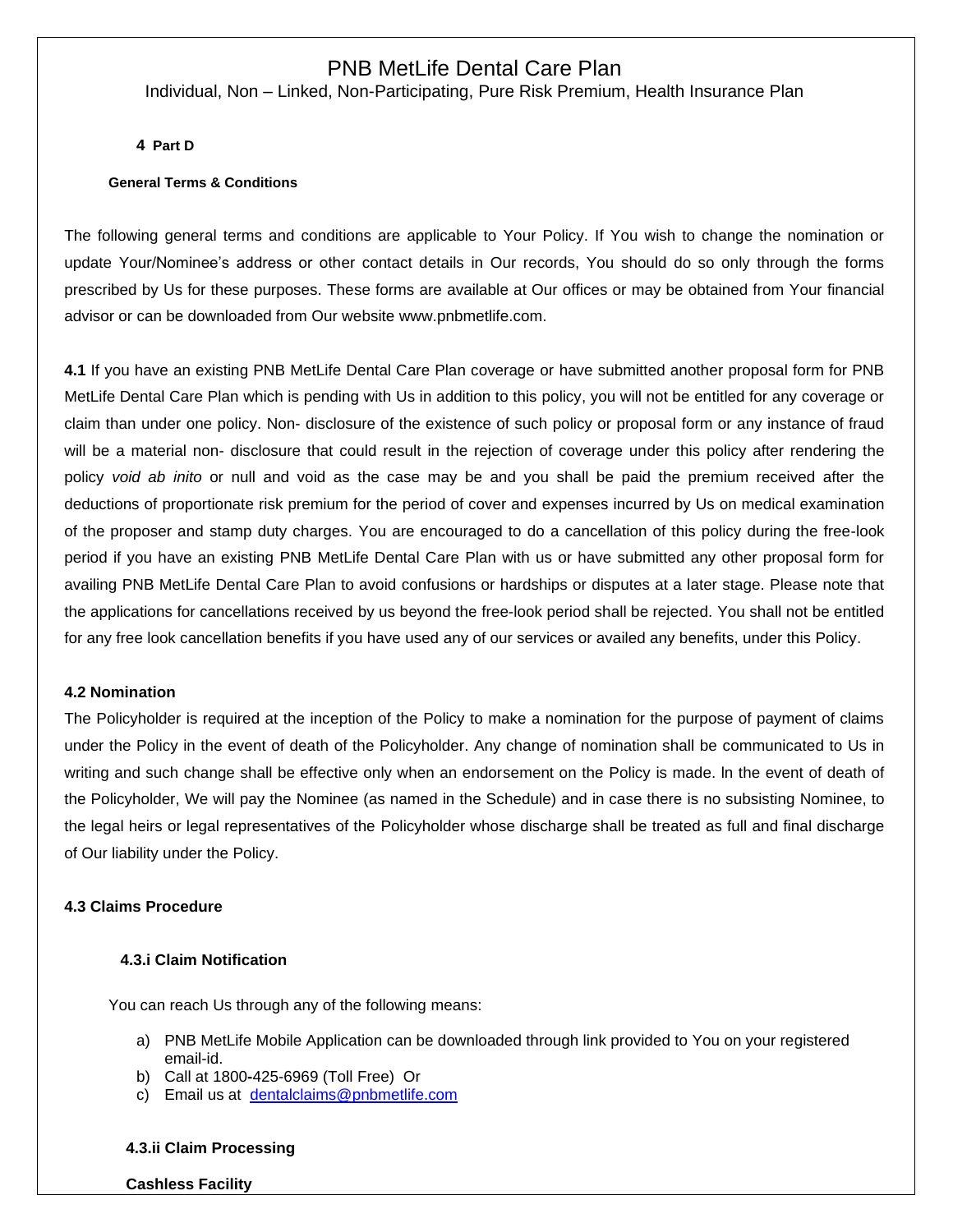Individual, Non – Linked, Non-Participating, Pure Risk Premium, Health Insurance Plan

- a. Cashless Facilities can be availed only at Our Network Service Providers. The complete list of Network Service Providers is available on Our website.
- b. We reserve the right to modify, add or restrict any Network Service Provider for Cashless Facilities at Our sole discretion. Before availing Cashless Facilities, please check the applicable updated list of Network Service Providers.
- c. The Network Service Provider on verifying Your E-card generated through the Mobile application / Customer portal will proceed with the Diagnosis and in case of any follow up treatment or procedure, we shall request You to complete claim form provided by Us.
- d. If any requisite details are not provided in full or are incomplete to consider the request at our end, We will request additional information or documentation in respect of that request.
- e. Once We have obtained sufficient details, Pre-authorization approval shall be initiated by the Network Service Provider for your treatment.
- f. Basis approval from Us on Pre-authorization, Network Service Provider shall commence Your treatment.
- g. We shall also further notify You by specifying the sanctioned amount, any specific limitation on the claim, non-payable items, if applicable, or reject the request for pre-authorisation specifying reasons for the rejection, on Your registered number as specified in the Schedule.
- h. Detailed summary invoice of the benefits and charges levied will be shared with You.
- i. In case the invoice value is more than the eligible Sum Insured specified in the Schedule, You will have to pay the difference directly to the Network Service Provider. In case the invoice value is less than the eligible Sum Insured specified in the Schedule, We will pay You the balance amount as per Policy Schedule.

### **Claim Reimbursement (Applicable for Emergency / Accidental claims)**

- **a.** Benefits claimed outside Our Network Service Providers shall be admissible only if availed by the Insured Person in the event of an emergency or for treatments arising directly from an Accident on reimbursement basis.
- **b.** You shall give Us notice of the claim along with the following details within [48 hours] of the Insured Person's Dental Treatment, procedure or condition, along with the documents listed in 4.3iii below at [dentalclaims@pnbmetlife.com](mailto:dentalclaims@pnbmetlife.com) Or You can also submit these documents at any of Our branches. The address of PNB MetLife branches can be accessed on Our Website.
- c. If the claim is not notified to Us within 48 hours of the Insured Person's Dental Treatment, procedure or condition, then We shall be provided the reasons for the delay in writing. We will condone such delay on merits where the delay has been proved to be for reasons beyond the Claimant's control.
- d. We have the right to ask for further documents if required, for processing the claim and the same will be informed to You.
- e. If the Claim is approved, the claim amount admitted by Us shall be transferred to Your bank account recorded with Us with intimation to You on Your registered phone number specified in the Schedule.
- f. In case the claim is rejected, You will be notified of the same.

## **4.3.iii Claim Documents (Only for Reimbursement process)**

It is a Condition Precedent to Our liability in respect of a claim under the Policy that We are provided with all the following documents within 30 days of the occurrence of the Insured Person's Dental Treatment, procedure or condition:

- a. Duly filled claim form
- b. Bills and receipts, if any
- c. Consultation notes and relevant dental reports
- d. Invoice of treatment/procedure
- e. Know your Customer documents (Govt issued identity cards like Pan card, Aadhar card, Passport, Driving license)
- f. Cancelled cheque copy and Bank passbook
- g. Any other documents required by Us for claim processing and settlement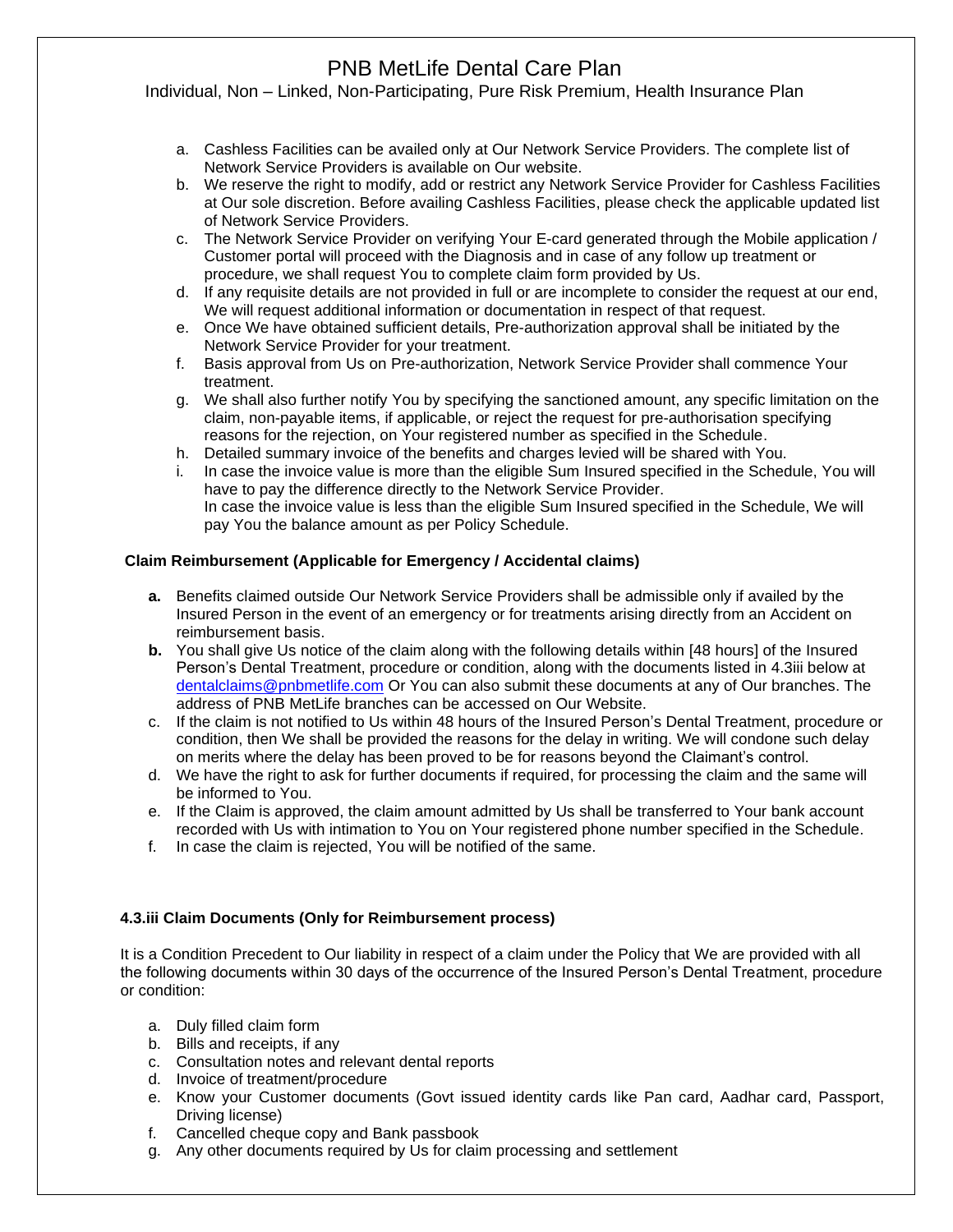Individual, Non – Linked, Non-Participating, Pure Risk Premium, Health Insurance Plan

We shall consider submission of the above documents beyond 30 days but not later than 30 days from the occurrence of the claim incidence if there are valid reasons for such a delay on the Claimant's part.

### **4.3. iv Claim Settlement (provision for Penal interest)**

- a. We shall settle or reject a claim, as the case may be, within 30 days from the date of receipt of last necessary document.
- b. ln the case of delay in the payment of a claim, We shall be liable to pay interest to the Policyholder from the date of receipt of last necessary document to the date of payment of claim at a rate 2% above the bank rate.
- c. However, where the circumstances of a claim warrant an investigation in the opinion of We, it shall initiate and complete such investigation at the earliest, in any case not later than 30 days from the date of receipt of last necessary document. ln such cases, We shall settle or reject the claim within 45 days from the date of receipt of last necessary document.

(Explanation: "Bank rate" shall mean the rate fixed by the Reserve Bank of lndia (RBl) at the beginning of the financial year in which claim has fallen due)

**4.4. Sandbox period and Portability and Migration** The plan offered to the Policyholder is pure risk health plan with fixed term of six months from the date of issuance of Policy. There is presently no similar /same plan available in the Indian market which customer can migrate or port to, respectively, once the Policy Term expires. Any extension of the existing plan shall be subject to approval from the IRDAI.

### **4.5 Taxation**

The tax benefits on the Policy shall be as per the prevailing tax laws in India and amendments thereto from time to time. In respect of any payment made or to be made under or in relation to this Policy, we will deduct or charge or recover taxes including Goods and service tax and other levies as applicable at such rates as notified by the government or such other body authorized by the government from time to time. Tax laws are subject to change.

## **4.6**. **Currency & Place of Payment**

All amounts payable either to or by Us will be paid in the currency shown in the Schedule and in India only.

## **4.7 Proof of Age**

If the Insured Person's actual age is such that it would have made him/her ineligible for the insurance cover stated in the Policy, We reserve the right at Our sole discretion to take such action as may be deemed appropriate including cancellation of the Policy.

## **4.8 Loss of the Policy Document**

If the Policy is lost or destroyed, you may make a written request for a duplicate Policy which We will issue duly endorsed to show that it is in place of the original document. Upon the issue of a duplicate Policy, the original will cease to have any legal force or effect.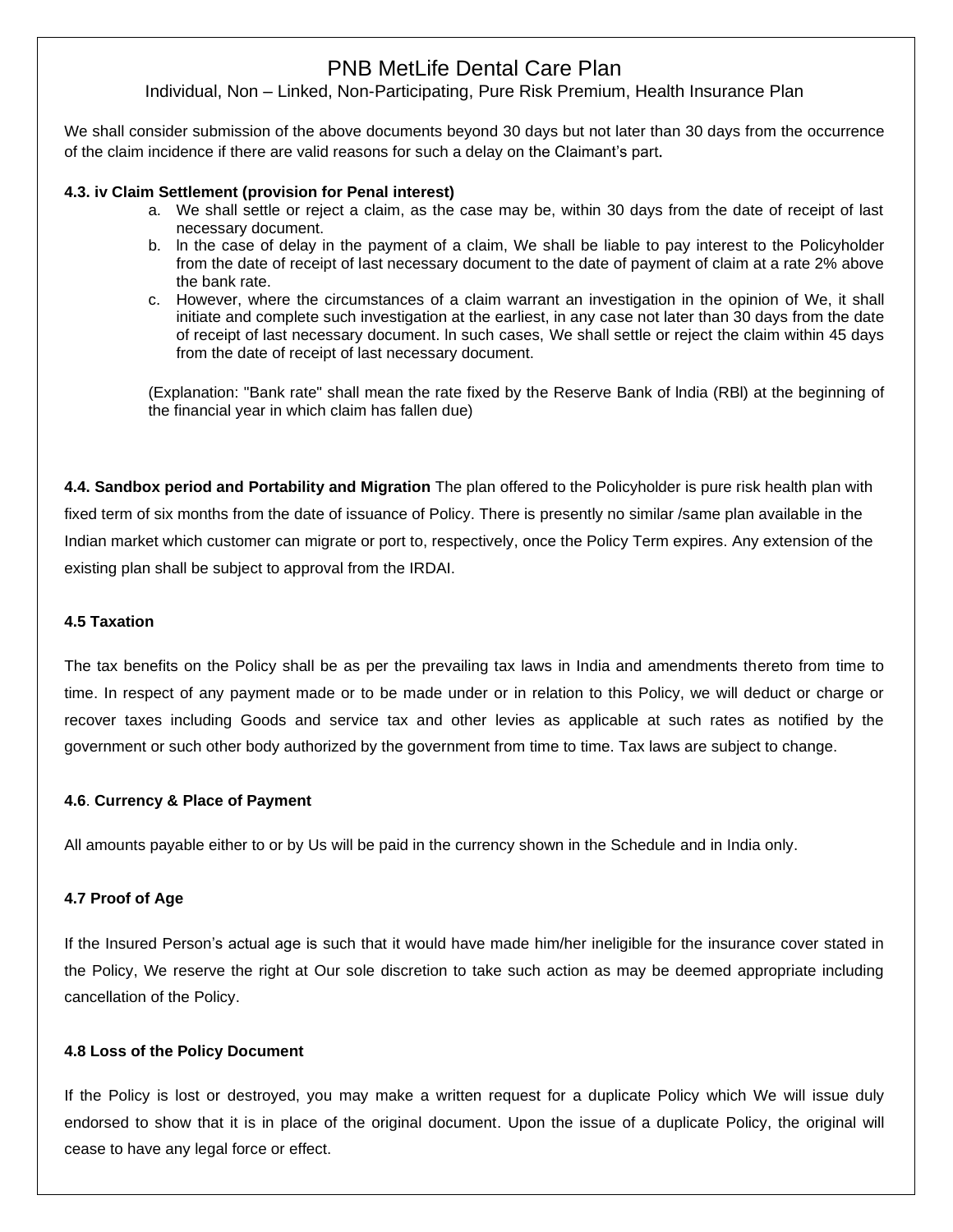Individual, Non – Linked, Non-Participating, Pure Risk Premium, Health Insurance Plan

## **4.9 Policyholder's Rights**

To exercise Your rights or options, under this Policy, You should follow the procedures stated in this Policy. If You want to change Your Nominee, change an address or exercise any other options under the Policy, You shall do so only using the forms prescribed for each purpose which are available with Your financial advisor, from Our local office or can be downloaded from Our website [www.pnbmetlife.com.](http://www.pnbmetlife.com/)

## **4.10. Travel, Residence & Occupation**

This Policy does not impose any restrictions as to travel and residence. This Policy does not impose any restrictions as to occupation.

### **4.11 Governing Law & Jurisdiction**

The terms and conditions of the Policy shall be governed by and be interpreted in accordance with Indian law and all disputes and differences arising under or in relation to the Policy shall be subject to the sole and exclusive jurisdiction of the jurisdictional courts in India.

### **4.12. Our Address for Communication**

All notices and communications in respect of this Policy shall be addressed to us at the following address:

**PNB MetLife India Insurance Co. Ltd, Unit No. 101, First Floor, Techniplex I, Techniplex Complex, Off Veer Savarkar Flyover, S.V. Road, Goregaon (West), Mumbai – 400 062, Maharashtra**

## **5.GRIEVANCE REDRESSAL MECHANISM & OMBUDSMAN DETAILS**

### **5.1 Grievance Redressal Mechanism**

In case You have any query or complaint or grievance, You may approach Our office at the following address:

## **Level 1**

For any complaint/grievance, approach any of Our following touch points:

- Call 1800-425-69-69 (Toll free) or 080-26502244
- **Email at [india\\_grievancecell@pnbmetlife.co.in](mailto:india_grievancecell@pnbmetlife.co.in)**
- Write to

**Customer Service Department,** 

**1st Floor, Techniplex -1, Techniplex Complex, Off Veer Savarkar Flyover, Goregaon (West), Mumbai – 400062. Phone: +91-22-41790000**

- **Online through Our website [www.pnbmetlife.com](http://www.pnbmetlife.com/)**
- Our nearest PNB MetLife branch across the country

**Level 2:**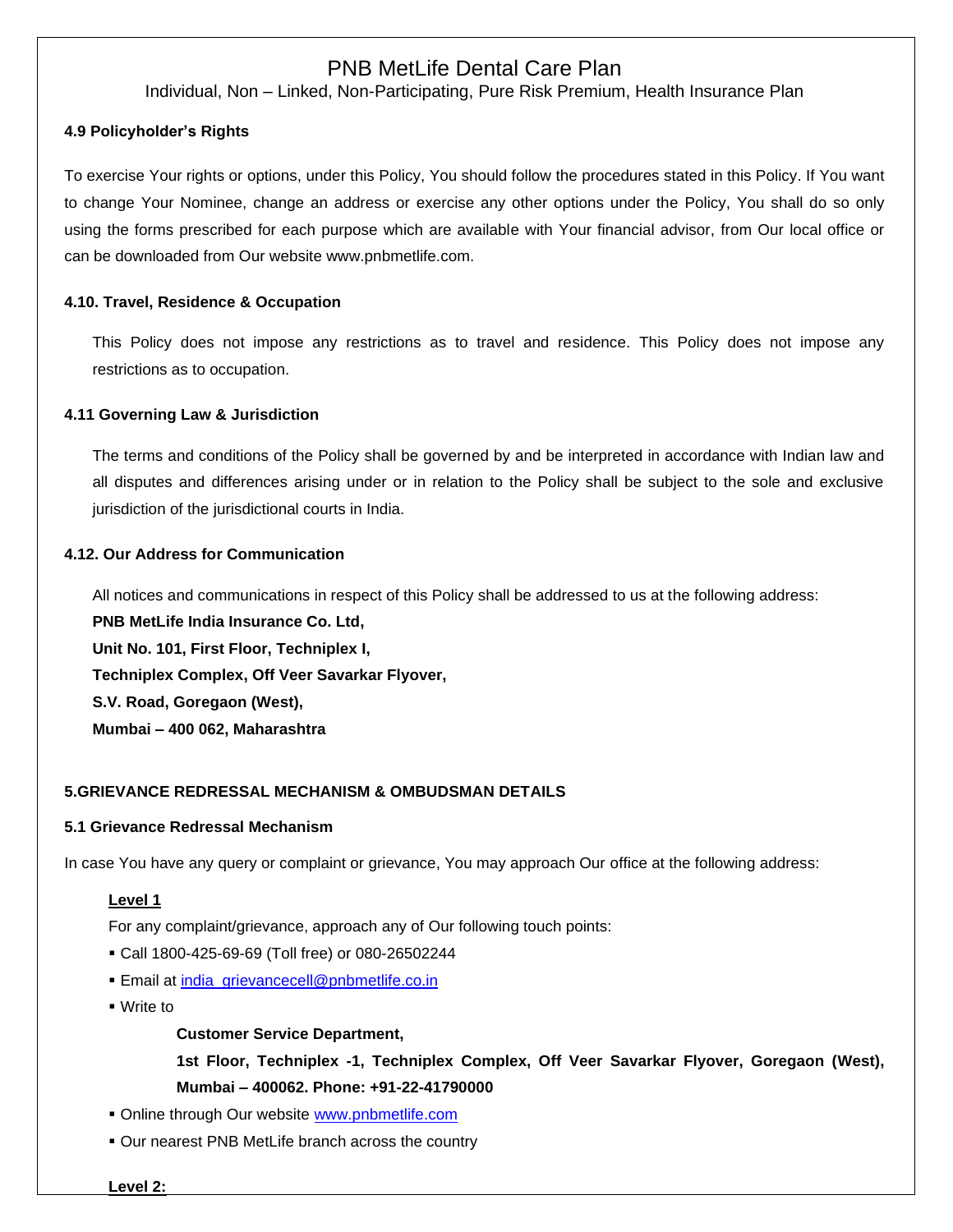Individual, Non – Linked, Non-Participating, Pure Risk Premium, Health Insurance Plan

In case not satisfied with the resolution provided by the above touch points, or have not received any response within 10 days, You may

- Write to Our Grievance Redressal Officer at [gro@pnbmetlife.co.in](mailto:gro@pnbmetlife.co.in) or
- Send a letter to

**PNB MetLife India Insurance Co. Ltd, Platinum Towers, 4th Floor, Sohna Road, Sector - 47, Gurgaon – 122002**

Please address Your queries or complaints to our customer services department, and Your grievances to our grievance redressal officer on the address referred above, who are authorized to review Your queries or complaints or grievances and address the same. Please note that only an officer duly authorized by Us has the authority to resolve Your queries or complaints or grievances. We shall in no way be responsible, or liable, or bound by, any replies or communications or undertakings, given by or received from, any financial advisor or any employee who was involved in selling You this Policy.

## **Level 3:**

If You are not satisfied with the response or do not receive a response from Us within fifteen (15) days, You may approach the IRDAI Grievance Cell Centre (IGCC) on the following contact details:

- Online : You can register Your complaint online at<https://igms.irda.gov.in/>LoginAdmin.aspx
- By Post : You can write or fax Your complaints to **Consumer Affairs Department Insurance Regulatory and Development Authority of India Sy No. 115/1, Financial District, Nanakramguda, Gachibowli, Hyderabad – 500032, Telangana**
	- By E-mail : E-mail ID: [complaints@irdai.gov.in](mailto:complaints@irdai.gov.in)
	- By Phone : 1800 4254 732

In case You are not satisfied with the decision/resolution, You may approach the Insurance Ombudsman at the address in the list of Ombudsman below, if Your grievance pertains to:

- Insurance claim that has been rejected or dispute of a claim on legal construction of the Policy;
- Delay in settlement of claim;
- any partial or total repudiation of claims by Us;
- Dispute with regard to premium; or
- Misrepresentation of terms and conditions of the Policy;
- Policy servicing related grievances against Us or Our agent/intermediary;
- Issuance of Policy in non-conformity with the proposal form;
- Non-issuance of the Policy after receipt of premium; or
- Any other matter resulting from the violation of provisions of the Insurance Act, 1938 as amended from time to time or the Regulations, circulars, guidelines or instructions issued by the IRDAI from time to time or the terms and conditions of the Policy, in so far as they relate to issues mentioned above.
- 1) The complaint should be made in writing duly signed by You, Nominee, Assignee or by Your legal heirs with full name, address and contact information of the complainant, the details of our branch or office against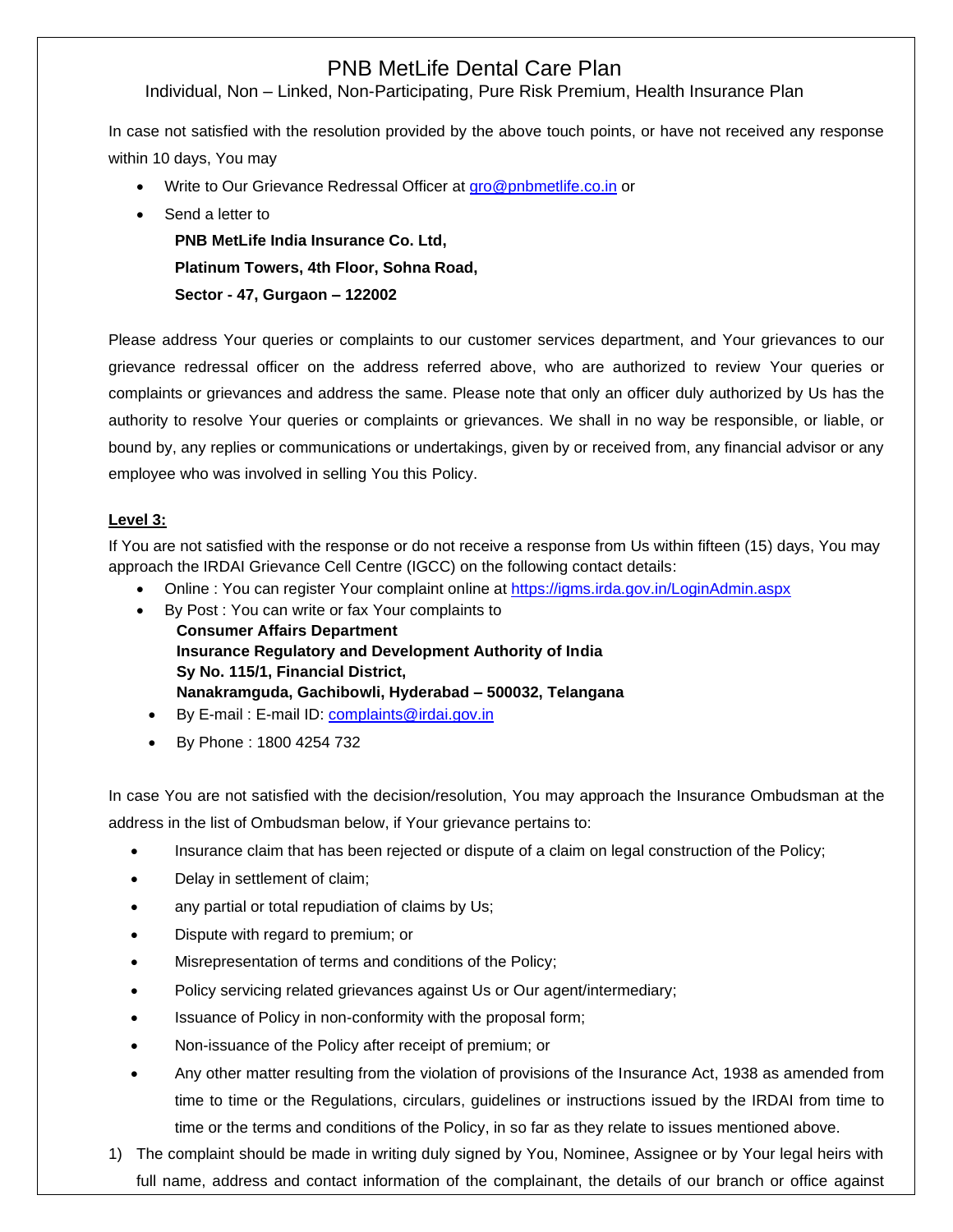Individual, Non – Linked, Non-Participating, Pure Risk Premium, Health Insurance Plan

whom the complaint is made, the facts giving rise to the complaint, supported by documents, the nature and extent of the loss caused to the complainant and the relief sought from the Insurance Ombudsman. Per Rule 14(3) of the Insurance Ombudsman Rules, 2017 (Rules), a complaint to the Insurance Ombudsman can be made if the complainant makes a written representation to the Insurer and either the Insurer rejected the complaint or the complainant did not receive any reply within one month after the Insurer received the complaint, or the complainant is not satisfied with the reply given to him by the Insurer. Further, such a complaint to the Insurance Ombudsman can be made and filed, within one year

- after the order of the Insurer rejecting the representation is received; or
- after receipt of decision of the Insurer which is not to the satisfaction of the complainant;
- after expiry of a period of one month from the date of sending the written representation to the Insurer if the Insurer fails to furnish reply to the complainant.
- 2) The Insurance Ombudsman shall be empowered to condone the delay in such cases as he may consider necessary, after calling for objections of the Insurer against the proposed condonation and after recording reasons for condoning the delay and in case the delay is condoned, the date of condonation of delay shall be deemed to be the date of filing of the complaint, for further proceedings under these Rules.
- 3) No complaint before the Insurance Ombudsman shall be maintainable on the same subject matter on which proceedings are pending before or disposed of by any court or consumer forum or arbitrator.

## **5.2 List of Insurance Ombudsman**

| Office of the<br>Ombudsman                  | <b>Contact Details</b>                   | Areas of Jurisdiction                  |
|---------------------------------------------|------------------------------------------|----------------------------------------|
|                                             |                                          |                                        |
| <b>AHMEDABAD</b><br>Office of the Insurance | Tel.:- 079 - 25501201/02/05/06           | Gujarat,                               |
| Ombudsman,                                  | Email: bimalokpal.ahmedabad@cioins.co.in | Dadra & Nagar Haveli,<br>Daman and Diu |
| Jeevan Prakash                              |                                          |                                        |
| Building, 6th floor,                        |                                          |                                        |
| Tilak Marg, Relief<br>Road,                 |                                          |                                        |
| Ahmedabad - 380 001                         |                                          |                                        |
| <b>BENGALURU Smt</b>                        | Tel.: 080 - 26652048 / 26652049          | Karnataka                              |
| Neerja Shah                                 | Email: bimalokpal.bengaluru@cioins.co.in |                                        |
| Office of the Insurance                     |                                          |                                        |
| Ombudsman,                                  |                                          |                                        |
| Jeevan Soudha                               |                                          |                                        |
| Building, PID No. 57-27-<br>$N-19$          |                                          |                                        |
| Ground Floor, 19/19,                        |                                          |                                        |
| 24th Main Road,                             |                                          |                                        |
| JP Nagar, Ist Phase,                        |                                          |                                        |
| <b>BENGALURU – 560</b>                      |                                          |                                        |
| 078.                                        |                                          |                                        |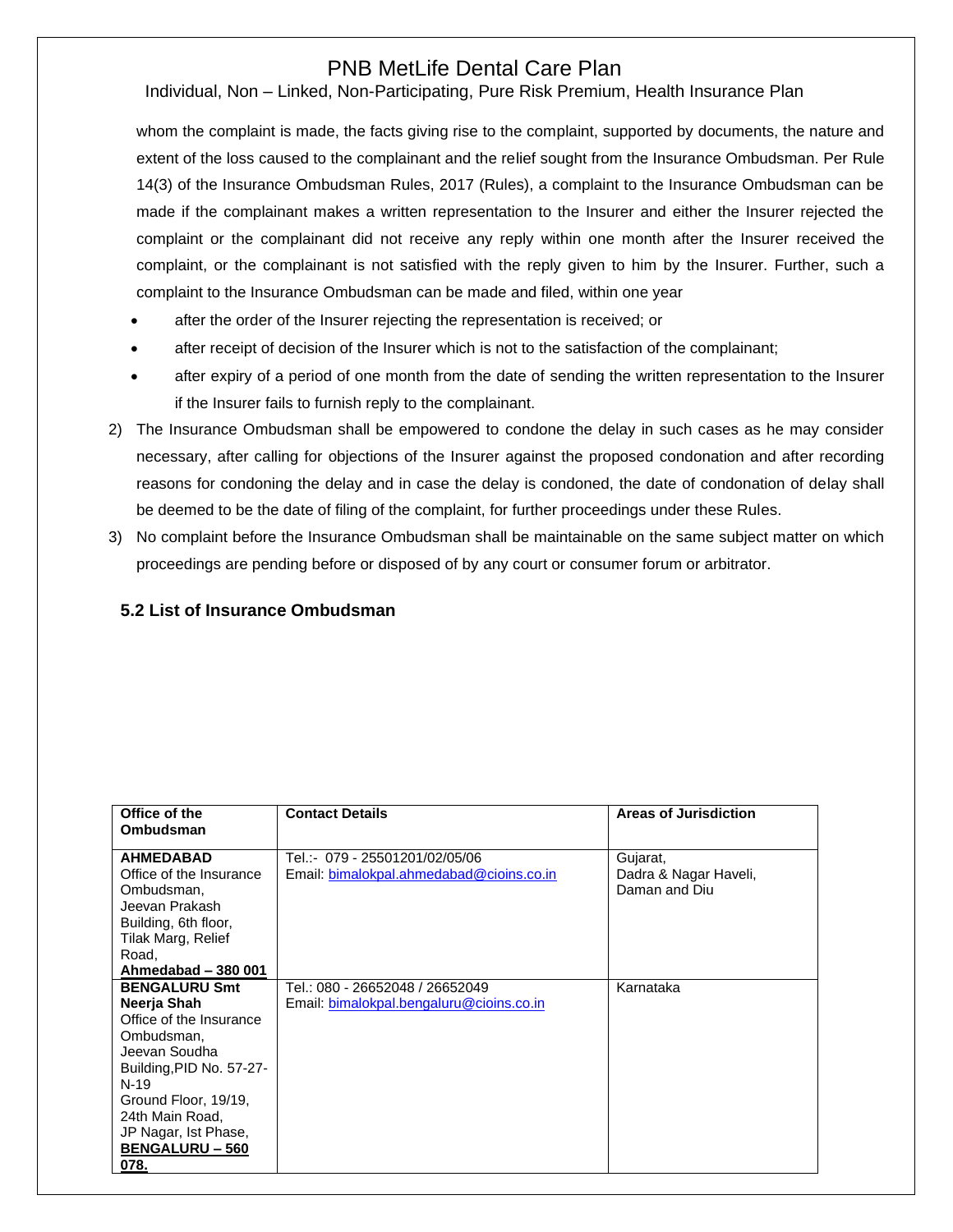| <b>BHOPAL Smt Guru</b><br>Saran Shrivastava<br>Office of the Insurance<br>Ombudsman,<br>Janak Vihar Complex,<br>2nd Floor,<br>6, Malviya Nagar, Opp.                                                                                | Tel.: 0755 - 2769201 / 2769202<br>Fax: 0755 - 2769203<br>Email: bimalokpal.bhopal@cioins.co.in     | Madhya Pradesh<br>Chattisgarh                                                               |
|-------------------------------------------------------------------------------------------------------------------------------------------------------------------------------------------------------------------------------------|----------------------------------------------------------------------------------------------------|---------------------------------------------------------------------------------------------|
| Airtel Office,<br>Near New Market,<br><b>BHOPAL-462003.</b>                                                                                                                                                                         |                                                                                                    |                                                                                             |
| <b>BHUBANESHWAR</b><br>Office of the Insurance<br>Ombudsman,<br>62, Forest Park,<br><b>BHUBANESHWAR-</b><br>751 009.                                                                                                                | Tel.: 0674 - 2596461 /2596455<br>Fax: 0674 - 2596429<br>Email: bimalokpal.bhubaneswar@cioins.co.in | Orissa                                                                                      |
| <b>CHANDIGARH Dr.</b><br>Dinesh Kumar Verma<br>Office of the Insurance<br>Ombudsman,<br>S.C.O. No. 101, 102 &<br>103, 2nd Floor,<br>Batra Building, Sector<br>$17 - D$ ,<br>CHANDIGARH-160<br>017.                                  | Tel.: 0172 - 2706196 / 2706468<br>Fax: 0172 - 2708274<br>Email: bimalokpal.chandigarh@cioins.co.in | Punjab,<br>Haryana,<br>Himachal Pradesh,<br>Jammu & Kashmir,<br>Chandigarh.                 |
| <b>CHENNAI Shri M</b><br>Vasantha Krishna<br>Office of the Insurance<br>Ombudsman,<br>Fatima Akhtar Court,<br>4th Floor, 453,<br>Anna Salai,<br>Teynampet,<br><b>CHENNAI-600 018.</b>                                               | Tel.: 044 - 24333668 / 24335284<br>Fax: 044 - 24333664<br>Email: bimalokpal.chennai@cioins.co.in   | Tamil Nadu,<br>Pondicherry Town and<br>Karaikal (which are part of<br>Pondicherry).         |
| <b>DELHI-</b><br>Office of the Insurance<br>Ombudsman,<br>2/2 A, Universal<br>Insurance Bldg., Asaf<br>Ali Road.<br><b>NEW DELHI-110 002</b>                                                                                        | Tel.: 011 - 23239633 / 23237532<br>Fax: 011 - 23230858<br>Email: bimalokpal.delhi@cioins.co.in     | Delhi (4 districts of Haryana<br>viz Gurugram, Faridabad,<br>Sonepat and Bahadurgarh)       |
| <b>GUWAHATI Shri Kiriti</b><br>.B .Saha<br>Office of the Insurance<br>Ombudsman,<br>Nivesh,<br>5th<br>Jeevan<br>Floor,<br>Nr. Panbazar over<br>bridge, S.S. Road,<br>GUWAHATI-781<br>001(ASSAM)                                     | Tel.: 0361 - 2132204 / 2132205<br>Fax: 0361 - 2732937<br>Email: bimalokpal.guwahati@cioins.co.in   | Assam,<br>Meghalaya,<br>Manipur,<br>Mizoram,<br>Arunachal Pradesh,<br>Nagaland and Tripura. |
| <b>HYDERABAD. Shri</b><br><b>I.Suresh Babu</b><br>Office of the Insurance<br>Ombudsman,<br>6-2-46, 1st floor, "Moin<br>Court",<br>Lane Opp. Saleem<br>Function Palace,<br>A. C. Guards, Lakdi-<br>Ka-Pool,<br>HYDERABAD-500<br>004. | Tel.: 040 - 65504123 / 23312122<br>Fax: 040 - 23376599<br>Email: bimalokpal.hyderabad@cioins.co.in | Andhra Pradesh,<br>Telangana,<br>Yanam and<br>part of Territory of<br>Pondicherry.          |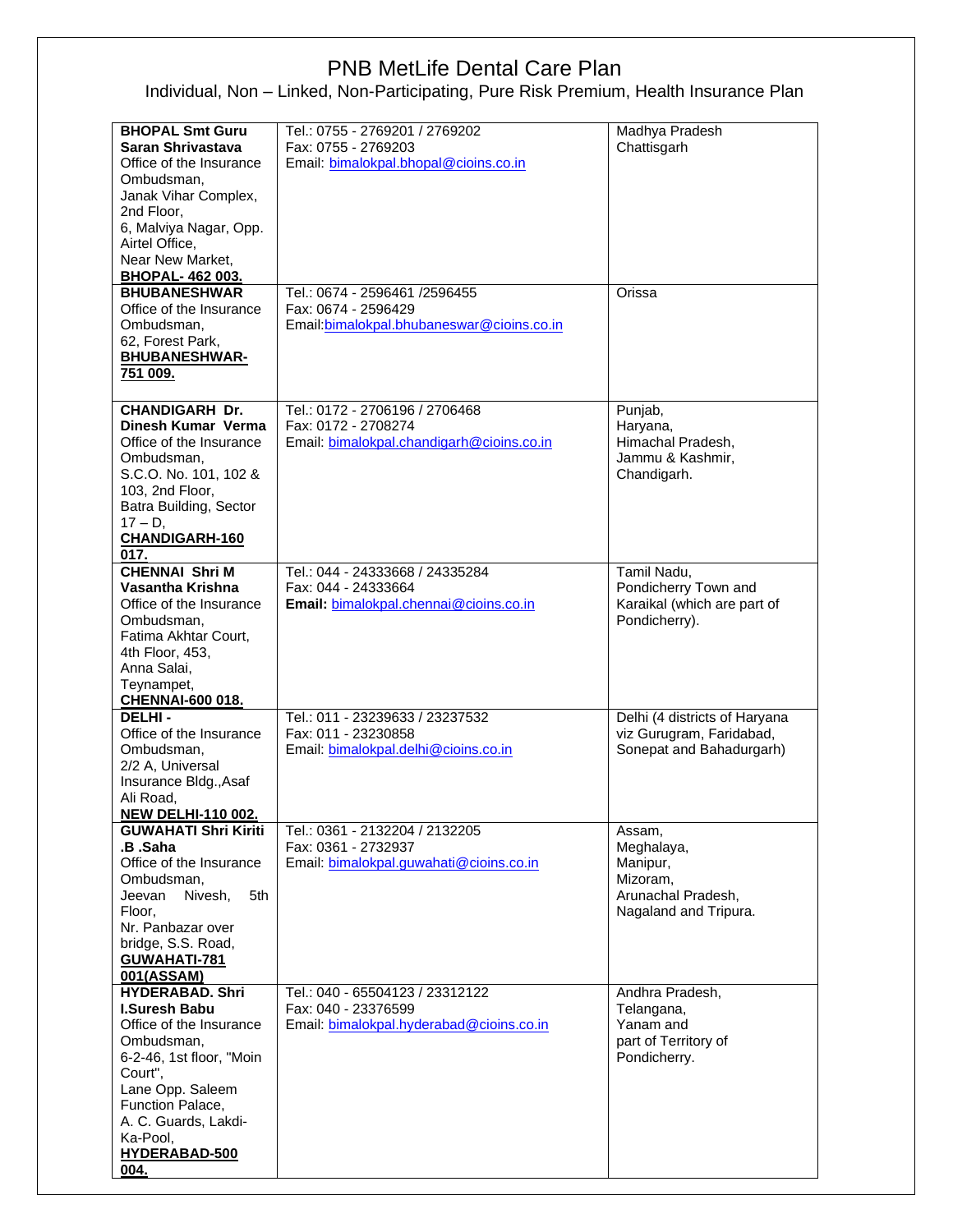| <b>JAIPUR Smt Sandhya</b><br><b>Baliga</b><br>Office of the Insurance<br>Ombudsman,<br>Jeevan Nidhi II, Ground<br>Floor,<br>Bhawani Singh Marg,<br>JAIPUR - 302005.                             | Tel.: 0141 - 2740363<br>Email: bimalokpal.jaipur@cioins.co.in                                     | Rajasthan                                                                                                                                                                                                                                                                                                                                                                                                                                                                                                                       |
|-------------------------------------------------------------------------------------------------------------------------------------------------------------------------------------------------|---------------------------------------------------------------------------------------------------|---------------------------------------------------------------------------------------------------------------------------------------------------------------------------------------------------------------------------------------------------------------------------------------------------------------------------------------------------------------------------------------------------------------------------------------------------------------------------------------------------------------------------------|
|                                                                                                                                                                                                 |                                                                                                   |                                                                                                                                                                                                                                                                                                                                                                                                                                                                                                                                 |
| <b>ERNAKULAM</b><br>Office of the Insurance<br>Ombudsman,<br>2nd Floor, Pulinat<br>Bldg.,<br>Opp. Cochin Shipyard,<br>M. G. Road,<br>ERNAKULAM-682<br>015.                                      | Tel.: 0484 - 2358759 / 2359338<br>Fax: 0484 - 2359336<br>Email: bimalokpal.ernakulam@cioins.co.in | Kerala,<br>Lakshadweep,<br>Mahe-a part of Pondicherry                                                                                                                                                                                                                                                                                                                                                                                                                                                                           |
| <b>KOLKATA</b>                                                                                                                                                                                  | Tel.: 033 - 22124339 / 22124340                                                                   | West Bengal,                                                                                                                                                                                                                                                                                                                                                                                                                                                                                                                    |
| Office of the Insurance<br>Ombudsman,<br>Hindustan Building.<br>Annexe, 4 <sup>th</sup> Floor,<br>4, C.R.Avenue,<br><b>KOLKATA - 700072</b>                                                     | Fax: 033 - 22124341<br>Email: bimalokpal.kolkata@cioins.co.in                                     | Sikkim.<br>Andaman & Nicobar Islands.                                                                                                                                                                                                                                                                                                                                                                                                                                                                                           |
|                                                                                                                                                                                                 |                                                                                                   |                                                                                                                                                                                                                                                                                                                                                                                                                                                                                                                                 |
| <b>LUCKNOW</b><br>Office of the Insurance<br>Ombudsman,<br>6th Floor, Jeevan<br>Bhawan, Phase-II,<br>Nawal Kishore Road,<br>Hazratganj,<br><b>LUCKNOW-226 001.</b>                              | Tel.: 0522 - 2231330 / 2231331<br>Fax: 0522 - 2231310<br>Email: bimalokpal.lucknow@cioins.co.in   | Districts of Uttar Pradesh:<br>Laitpur, Jhansi, Mahoba,<br>Hamirpur, Banda, Chitrakoot,<br>Allahabad, Mirzapur,<br>Sonbhabdra, Fatehpur,<br>Pratapgarh, Jaunpur, Varanasi,<br>Gazipur, Jalaun, Kanpur,<br>Lucknow, Unnao, Sitapur,<br>Lakhimpur, Bahraich,<br>Barabanki, Raebareli,<br>Sravasti, Gonda, Faizabad,<br>Amethi, Kaushambi,<br>Balrampur, Basti,<br>Ambedkarnagar, Sultanpur,<br>Maharajgang, Santkabirnagar,<br>Azamgarh, Kushinagar,<br>Gorkhpur, Deoria, Mau,<br>Ghazipur, Chandauli, Ballia,<br>Sidharathnagar. |
| <b>MUMBAI Shri Milind</b>                                                                                                                                                                       | Tel.: 022 - 26106552 / 26106960                                                                   | Goa,                                                                                                                                                                                                                                                                                                                                                                                                                                                                                                                            |
| A. Kharat<br>Office of the Insurance<br>Ombudsman,<br>3rd Floor, Jeevan Seva<br>Annexe, S.V. Road,<br>Santacruz(W),<br><b>MUMBAI-400 054.</b>                                                   | Fax: 022 - 26106052<br>Email: bimalokpal.mumbai@cioins.co.in                                      | Mumbai Metropolitan Region<br>excluding Navi Mumbai &<br>Thane.                                                                                                                                                                                                                                                                                                                                                                                                                                                                 |
| <b>NOIDA</b><br>Office of the Insurance<br>Ombudsman,<br>Bhagwan Sahai<br>Palace, 4 <sup>th</sup> Floor,<br>Main Road, Naya Bans,<br>Sector-15, Distt.<br>Gautam Buddh Nagar<br>$U.P - 201301.$ | Tel.: 0120-2514250 / 2514252 / 2514253 Email:<br>bimalokpal.noida@cioins.co.in                    | State of Uttaranchal and the<br>following Districts of Uttar<br>Pradesh:<br>Agra, Aligarh, Bagpat, Bareilly,<br>Bijnor, Budaun, Bulandshehar,<br>Etah, Kanooj, Mainpuri,<br>Mathura, Meerut, Moradabad,<br>Muzaffarnagar, Oraiyya,<br>Pilibhit, Etawah, Farrukhabad,<br>Firozbad, Gautambodhanagar,<br>Ghaziabad, Hardoi,<br>Shahjahanpur, Hapur, Shamli,<br>Rampur, Kashganj, Sambhal,<br>Amroha, Hathras,                                                                                                                     |